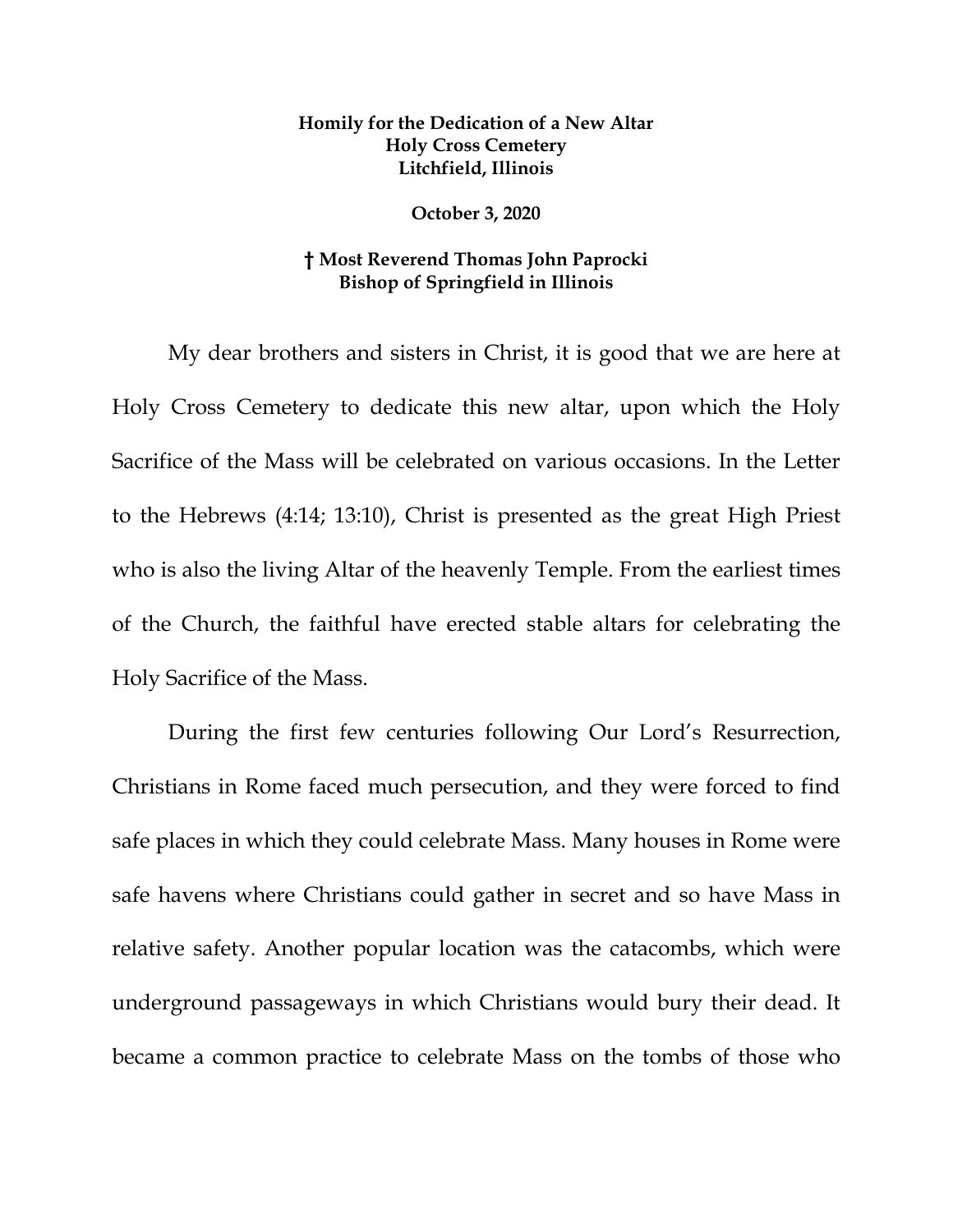had died, especially those who had been martyred for their faith. As a result, the early Christians celebrated Mass on a regular basis in a cemetery. Although the circumstances are quite different than they were nearly two-thousand years ago, we do share something in common with those early Christians as we gather among our beloved dead in this cemetery today to celebrate Mass.

Part of the significance of celebrating Mass where the dead are buried is to highlight the concept of the Communion of Saints, which is at the heart of our faith as Catholics. This teaching reminds us that death does not separate us from one another. St. Paul witnesses to this faith in his Letter to the Romans, when he tells them that nothing, including death, "will be able to separate us from the love of God in Christ Jesus our Lord" (Romans 8:39). Through the gift of God's grace, we are united with our brothers and sisters who make up the Body of Christ, both here on earth, and beyond in Purgatory and Heaven.

The breaking of this barrier between life and death was made possible by the death of Christ on the Cross. Each time we celebrate the Mass, we enter into that saving event and are connected in a special way with the living and the dead. Our participation in Mass here on earth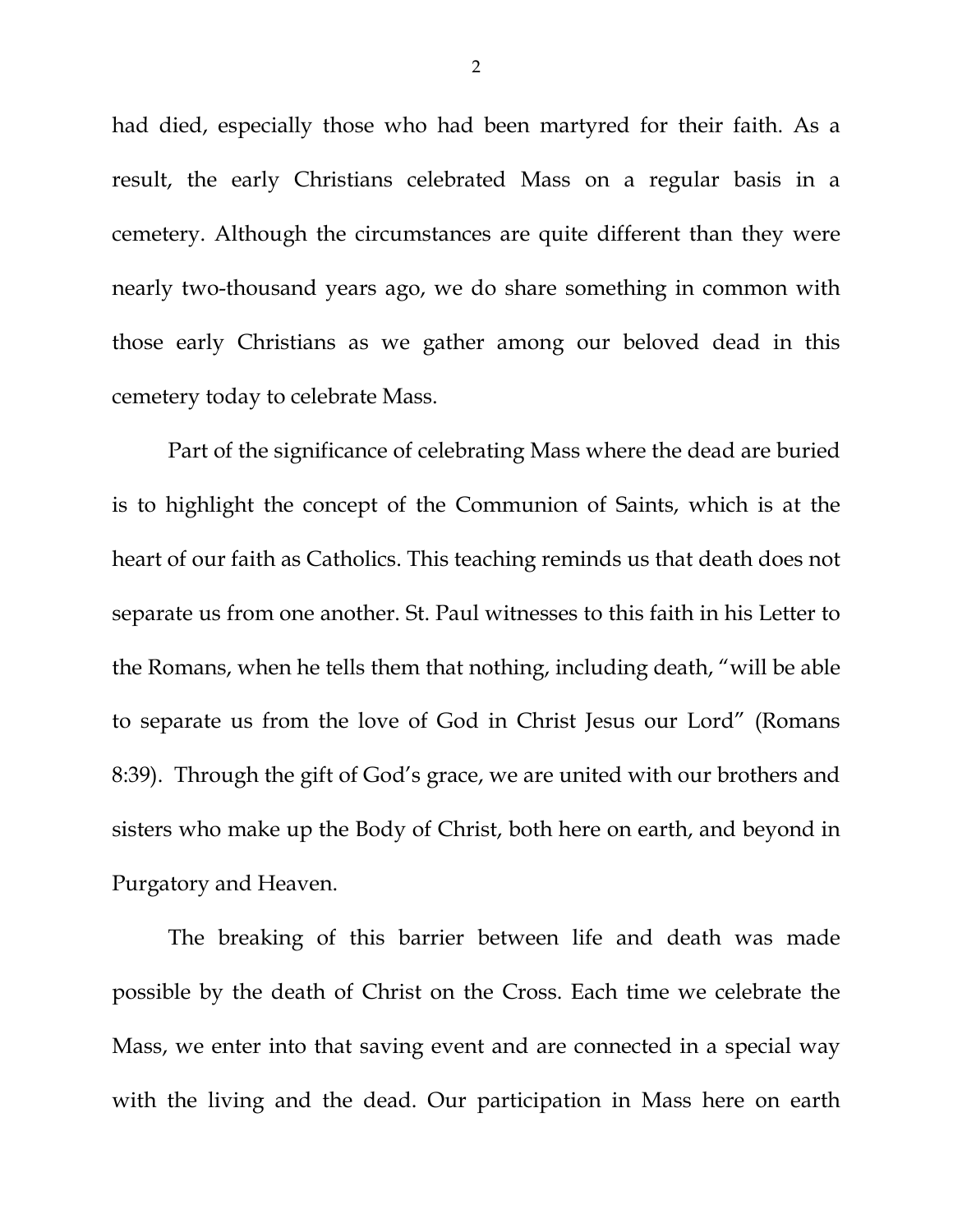unites us to the eternal liturgy in Heaven where the saints and angels look upon the face of God and offer Him endless praise.

The grace of each Mass celebrated here on earth is also the most powerful means of assisting those who await their entrance into that glorious celebration in Heaven. The greatest act of charity that we can offer for our beloved dead is to have them remembered at the Mass, through which they receive the effects of Christ's sacrifice which has destroyed death for all eternity.

At the center of the celebration of the Mass is the altar. It is here where we enter into that saving action of Christ. In a very real sense, it is the altar here on earth that unites us to the altar in Heaven. The altar is a visible sign of our communion with the entire Body of Christ. It is therefore important that we treat the altar with the greatest amount of respect and reverence, as we are doing today as we prepare to dedicate this altar.

The rites of the anointing, the incensation, the covering with the altar cloth, and the lighting of the altar candles express in visible signs several aspects of that invisible work which the Lord accomplishes through the Church in its celebration of the divine mysteries, especially the Eucharist.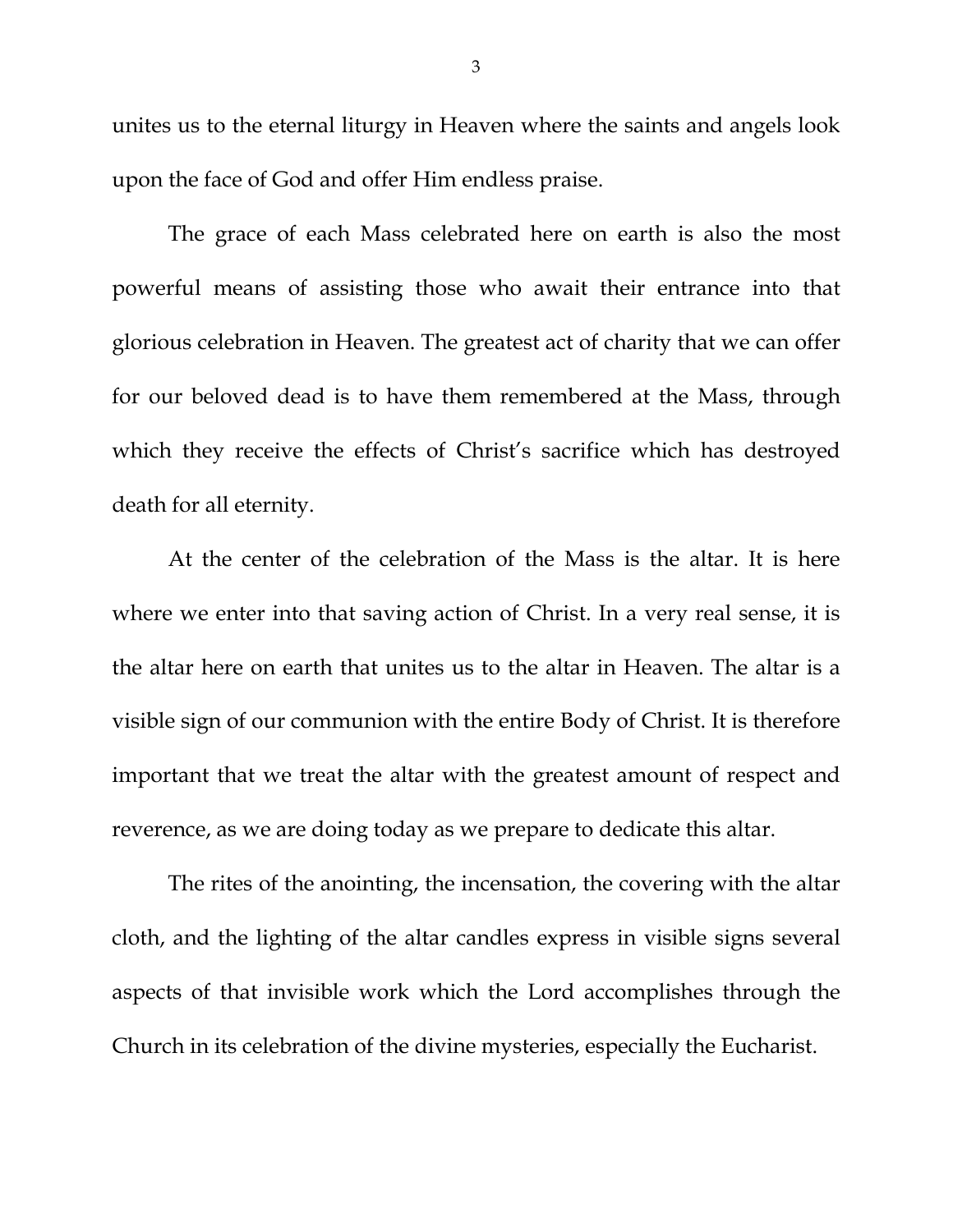By the *anointing* with Chrism, the altar is made a symbol of Christ, which means, "The Anointed One," for the Father anointed Him with the Holy Spirit and constituted Him as High Priest, who on the altar of His Body would offer the sacrifice of His life for the salvation of all.

*Incense* is burned on the altar to signify that the Sacrifice of Christ ascends to God as a pleasing fragrance; this is also a sign that the pleasing and acceptable prayers of the faithful rise up to the throne of God.

The *covering* of the altar signifies that the Christian altar is the Lord's table, at which all the faithful meet with joy to be refreshed with divine food, namely the Body and Blood of Christ sacrificed.

The *lighting* of the altar reminds us that Christ is a "light for revelation to the Gentiles" (Luke 2:32), whose brightness shines out in the Church and through her upon the whole human family.

Even when Mass is not being celebrated at this altar, its presence here should serve to strengthen your faith in the very real connection that exists with those who have gone before us marked with the sign of faith. It is one thing to visit the individual graves of our loved ones, but such visits can leave us focusing mostly on our memories of the past. The altar reminds us of the present communion that we share with our loved ones and the

4